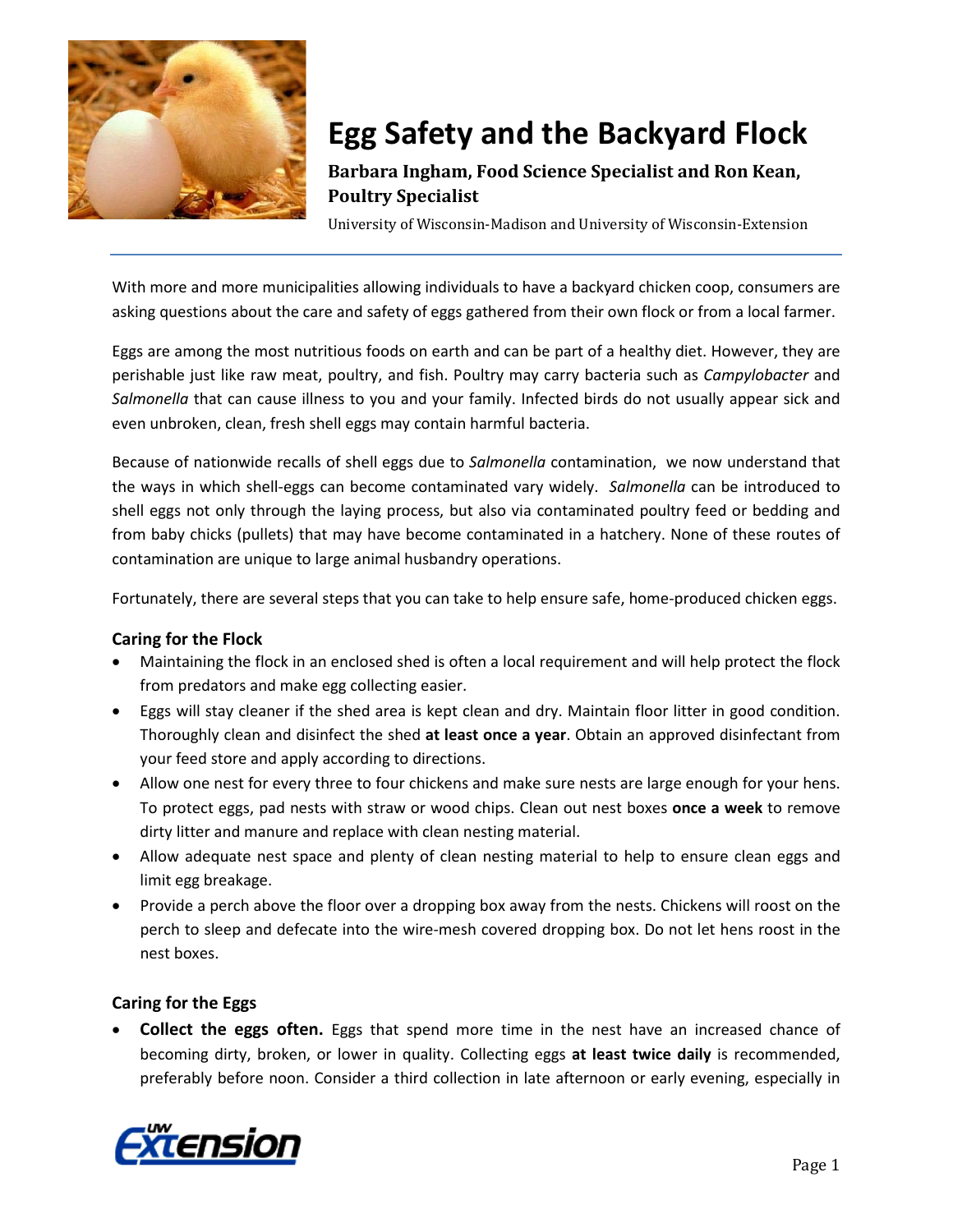hot or cold weather. Coated wire baskets or plastic egg flats are good containers for collecting eggs. Discard eggs with broken or cracked shells.

- **Cleaning.** Dirty eggs can be a health hazard. Eggs with dirt and debris can be **cleaned** with fine sandpaper, a brush, or emery cloth. If eggs need to be washed, the temperature of the water should be at least **20°F warmer** than the egg. This will prevent the egg contents from contracting and producing a vacuum. It will also prevent microscopic bacteria from being pulled by vacuum through the pores of the egg. A mild, non-foaming, unscented detergent approved for washing eggs can be used. A dishwashing liquid that is free of scents and dyes is acceptable. Eggs can be sanitized by dipping in a solution of 1 tablespoon household bleach to 1 gallon of water before storage. **Dry eggs** before storing because moisture may enter the shell pores as eggs cool on refrigeration.
- **Storage.** Store eggs in the **main section of the refrigerator at 35°F to 40°F**; the shelves in the door tend to be warmer than interior shelves. If collected properly and stored in the refrigerator, eggs should have a **shelf life of 6 to 8 weeks**. Date the storage carton or container and use older eggs first. Older eggs will have flatter yolks and thinner whites, so they won't make a nice looking fried egg, and the whites won't whip up as nice. If you have more eggs than you can use, you can break

them out of their shells and freeze them. Only freeze fresh eggs. Beat until just blended, pour into freezer containers, seal tightly, label with the number of eggs and the date. Add a small amount of salt, sugar, or corn syrup to prevent gelling and improve the keeping quality of the eggs. It's a good idea to note any additional ingredients on the freezer container. The whites and yolks may also be frozen separately.

raw eggs at room temperature for more than two hours.



• **Preparation.** Never eat eggs raw or undercooked. Undercooked egg whites and yolks have been associated with outbreaks of *Salmonella enteritidis* infections. To prevent illness from bacteria, cook eggs until yolks are firm and whites are set, and cook foods containing eggs thoroughly to 160°F. Use a food thermometer to be sure. Do not keep cooked or

#### **Caring for Manure**

• Compost chicken manure to proper temperatures to kill harmful bacteria before being used to fertilize garden plots that are used for growing fruits and vegetables. Un-composted manure can be a source of bacterial contamination for produce grown in the garden. Chicken manure can also be high in nitrates and may damage plants if applied directly. The best option often is to use chicken manure in flower gardens, shrub borders, and other nonfood gardens.

#### **Caring for Yourself**

- Always wash your hands with soap and water after handling eggs, chickens, or anything in their environment.
- Do not wash feed and water dishes from the chicken shed in the kitchen sink.